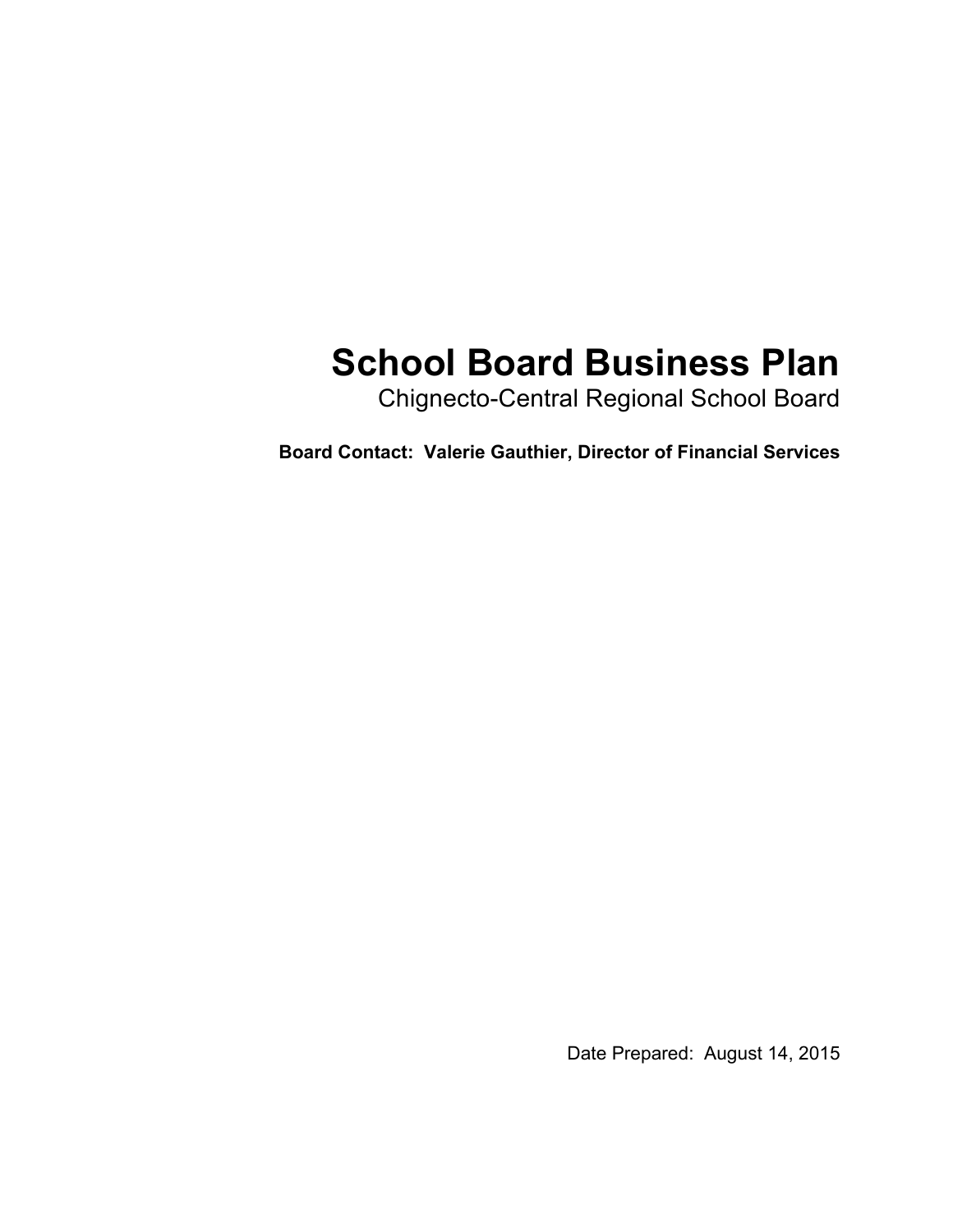# **Table of Contents**

| 1.0  |                   |  |
|------|-------------------|--|
| 2.0  |                   |  |
| 3.0  |                   |  |
| 4.0  |                   |  |
| 5.0  |                   |  |
| 6.0  |                   |  |
| 7.0  |                   |  |
| 8.0  |                   |  |
| 9.0  |                   |  |
| 10.0 |                   |  |
| 11.0 |                   |  |
|      | <b>APPENDICES</b> |  |
|      |                   |  |
|      |                   |  |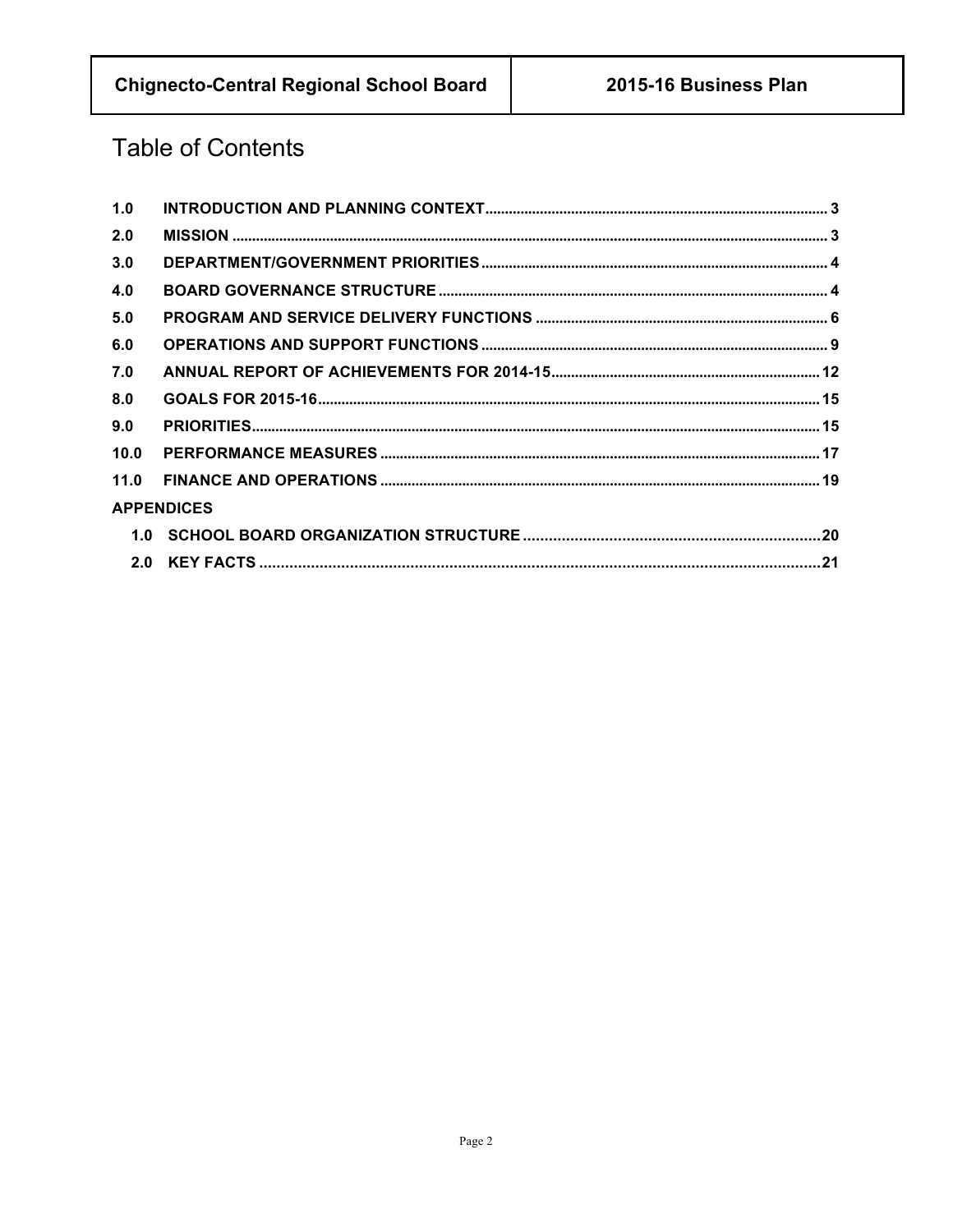### **1.0 INTRODUCTION AND PLANNING CONTEXT**

The Chignecto-Central Regional School Board (CCRSB) administers educational programs, supports and services and provides governance within the boundaries of Colchester County, Cumberland County, Pictou County, and the Municipality of East Hants. Our 69 schools provide excellent educational opportunities to approximately 20,000 students in grades Primary to 12, including international students.

CCRSB's Strategic Plan, *Strengthening Our Learning Community*, has provided clear direction for the School Board from 2013-2016. 2015-16 represents Year 3 of implementation of the CCRSB Strategic Plan. In 2015-16, the CCRSB Business Plan will consider the Goals, Areas of Focus and Action Plans of the CCRSB Strategic Plan in concert with the Pillars and Actions of The 3 Rs, Nova Scotia's Action Plan for Education 2015.

The 2015-2016 school year will also include attention to several key initiatives which will have a direct impact on school board operations and planning:

- "The 3 Rs, Nova Scotia's Action Plan for Education 2015" CCRSB will continue to collaborate and plan with the Nova Scotia Department of Education and Early Childhood Development to implement actions during the 2015-2016 school year and beyond.
- Audit of CCRSB by the Office of the Auditor General CCRSB has supported and responded to the Office of the Auditor General as it carries out the auditing process; expected to be completed in the fall with a final report released during the month of November.
- CCRSB Long Range Outlook The CCRSB Long Range Outlook will be used to support future processes including provision of various education programs, capital construction requests (new schools and renovations), school boundary reviews, and school reviews. It will also provide the foundation for communication and engagement with school communities, School Advisory Councils, staff, municipalities, and other stakeholders.

The achievement sections in the 2014 - 2015 Business Plan continue to provide data and actions that evidence implementation of successful learning practices throughout our Board. Our approach to school improvement continues to be based on professional learning community culture and practices, and will follow the CCRSB Continuous School Improvement framework. The achievement targets listed in our Strategic Plan will continue to be kept in sharp focus.

The Business Plan for 2014-15 and CCRSB's Strategic Plan are consistent with The Education Act (amended 2014) and the Ministerial Education Act Regulations.

### **2.0 MISSION**

We develop independent lifelong learners in a student-centered environment with high expectations for all.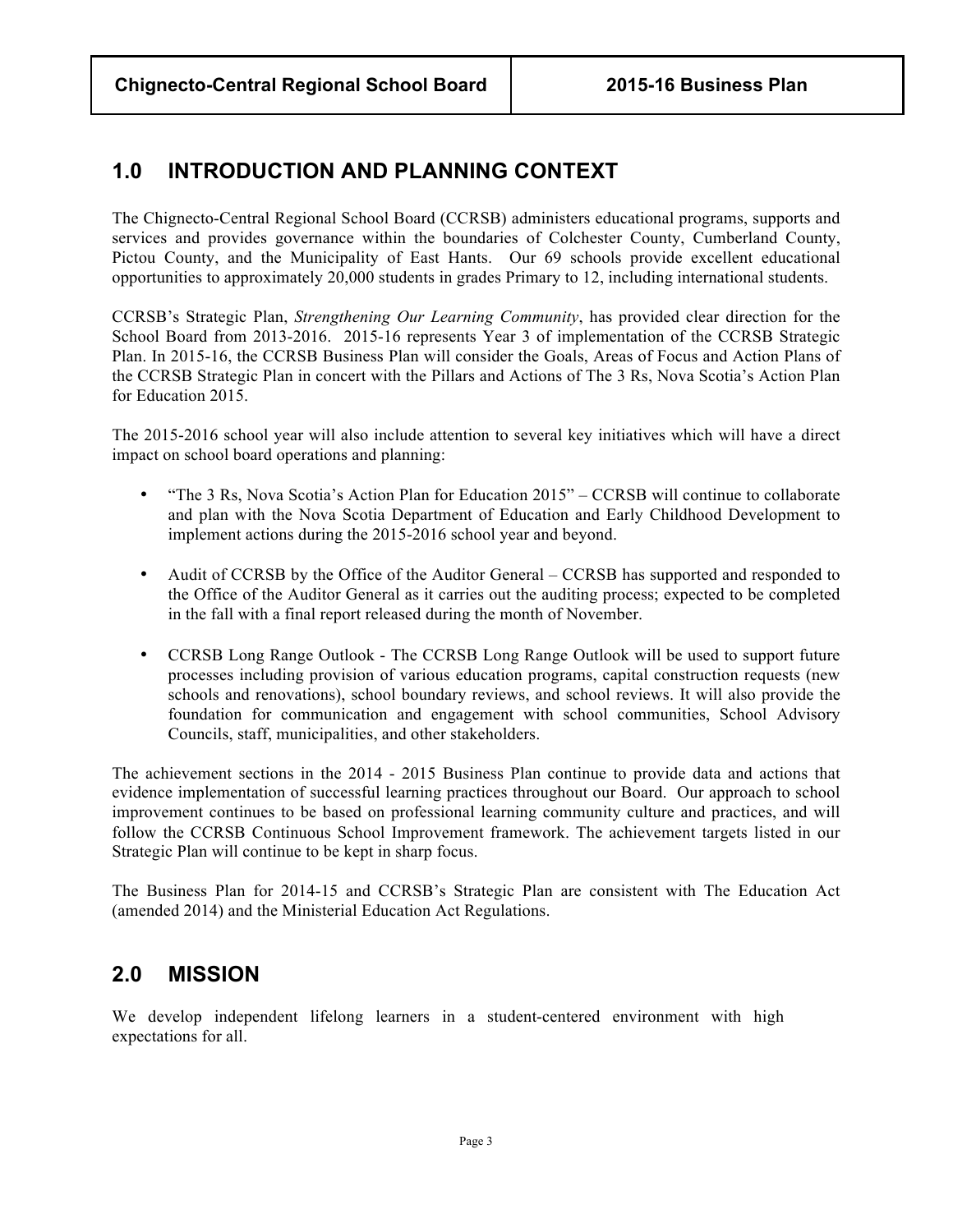### **3.0 DEPARTMENT/GOVERNMENT PRIORITIES**

CCRSB's Strategic Plan, Strengthening Our Learning Community, is a three year plan that is committed to increasing student learning and providing positive, safe, socially-just learning environments. The CCRSB is committed to supporting the initiatives and actions outlined in The 3 Rs, Nova Scotia's Action Plan for Education 2015 through the goals, areas of focus, and actions of the CCRSB strategic plan.

The actions of The 3 Rs, Nova Scotia's Action Plan for Education 2015 have been articulated under four main pillars: Build a modern education system; Create an innovative curriculum; Promote inclusive school environments; and Advance excellence in teaching and leadership. The four pillars inform two goals that have been established collaboratively for all school boards, in partnership with EECD. The goals are to improve student achievement and strengthen safe and inclusive school environments. CCRSB is committed to ongoing collaboration and planning with the Nova Scotia Department of Education and Early Childhood Development to implement actions during the 2015-2016 school year and beyond.

Alignment to The 3 Rs, Nova Scotia's Action Plan for Education 2015 has been carefully considered and is reflected in the Priorities, Section 9, of this Business Plan. This alignment of goals and priorities directly supports the pillars as identified in Action Plan. These Priorities are the strategies and initiatives the CCRSB will undertake over the next year to move toward these stated Goals.

Full Implementation of CCRSB's Professional Growth and Appraisal Program (PGAP), expansion of CCRSB's Comprehensive Literacy Support Framework, and increased training and use of Restorative Approaches are examples of CCRSB specific initiatives outlined in the 2015-15 Priorities that are intended to support the initiatives and actions outlined in the Action Plan and other department/government commitments.

Regular reports to the Governing Board with reference to the Measures of Section 10, along with the Superintendent's Monthly Report, will provide regular updates on implementation and progress.

## **4.0 BOARD GOVERNANCE STRUCTURE**

#### **The Board**

Our elected Board members are parents, grandparents, and concerned citizens with a wide variety of personal and professional experiences. Of the 17 members, 15 are elected based on geography, the African-Nova Scotian Board Member is elected based on ethnicity, and the First Nations Board Member is appointed by the Nova Scotia Minister of Education and Early Childhood Development.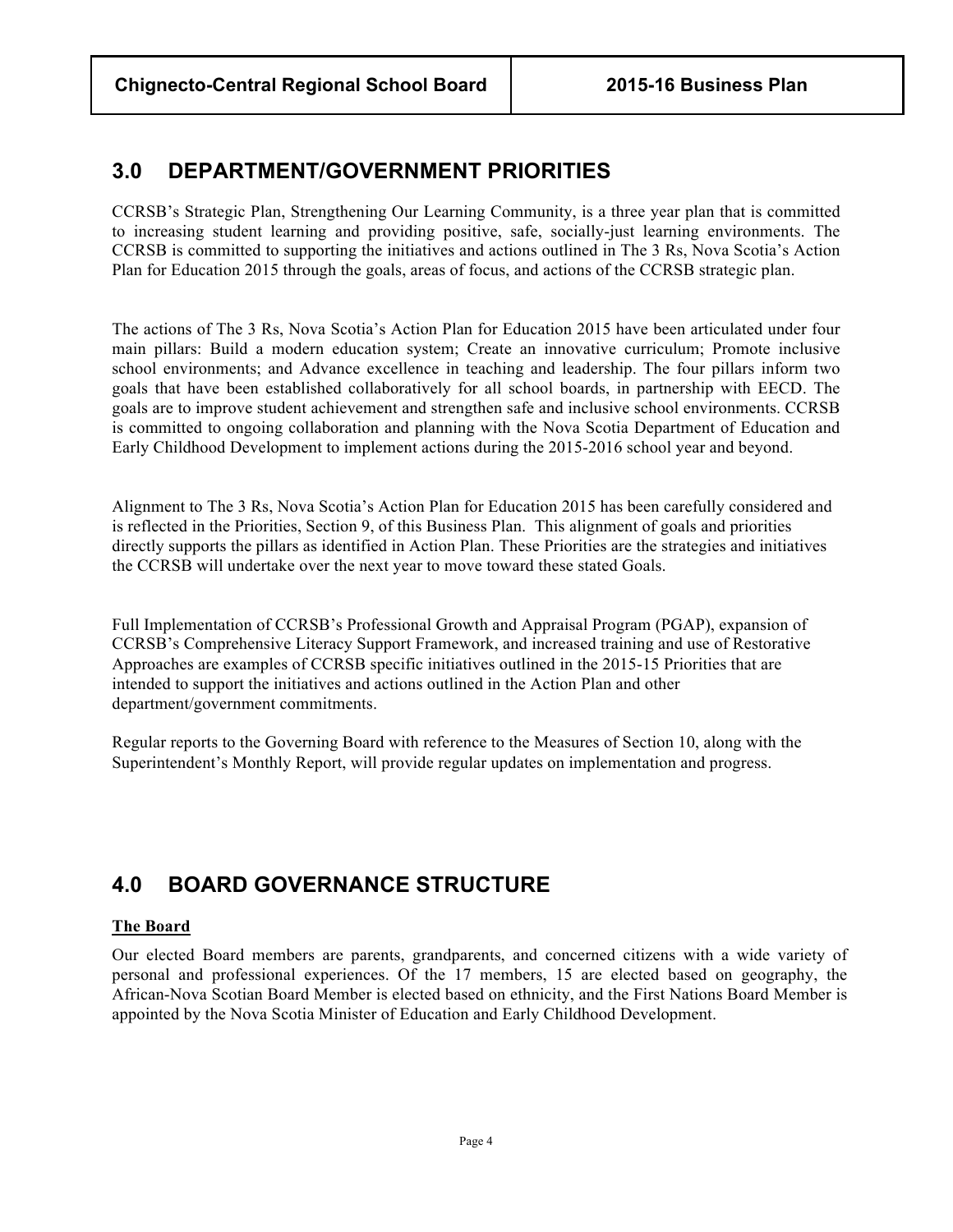#### **Members of the Board**

Trudy Thompson, Board Chair - East Hants, Polling Districts 4, 5, 6, 8, 11, 12, 13 Keith MacKenzie, Board Vice-Chair - Colchester County, Polling Districts 1, 6, 11 Gordon Anderson - Pictou County, Polling Districts 1, 8, 11, 12, 13, 14 Kaaren Barkhouse - Colchester & Stewiacke, Polling Districts 3, 4, 5 Anne Beaver - Town of New Glasgow Adam Davies - Cumberland County, Polling Districts 3, 4, 7; Oxford & Springhill Vivian Farrell - Pictou, Polling Districts 3, 4, 5, 6 Jim Grue – Colchester County, Polling Districts, 2, 9, 10 Susan D. MacQuarrie - Town of Truro Ron Marks - Town of Stellarton & Town of Westville Wendy Matheson-Withrow - East Hants, Polling Districts 1, 2, 3, 7, 9, 10 Marilyn Murray - Town of Trenton, Pictou County, Polling Districts 2, 7, 9, 10 David Myles - Town of Amherst Margie Nicholson - Cumberland County, Polling Districts 5, 6; Colchester County, Polling Districts 7, 8 Andrea Paul - First Nations Board Member Mackie Ross - Cumberland County, Polling Districts 1, 2, 8, 9, 10; Parrsboro Glenda Talbot-Richards - African Nova Scotian Board Member

The Chignecto-Central Regional School Board operates under a Policy Governance model and has two meetings per month; Committee-of-the Whole and the Public Board meeting. CCRSB also has five standing committees, each with their own terms of reference. The standing committees are: Education Services, Financial Services, Human Resources Services, Operational Services, and Audit Committee.

The school board is accountable to the Minister of Education and Early Childhood Development and is responsible for the control and management of the public schools within its jurisdiction in accordance with the *Education Act* and the *Ministerial Education Act Regulations*. As stated in the *Education Act*, every member of a school board shall:

- Maintain a focus on the achievement of all students enrolled in the school board's schools and programs;
- Respect that the superintendent is responsible for the day-to-day management of the school board; and
- Act in the best interest of the school board and carry out his or her responsibilities in a manner that assists the school board in fulfilling its duties pursuant to the *Education Act.*

General responsibilities and powers of school boards are outlined in more detail in Section 64 (1) (2) (3) of the *Education Act*.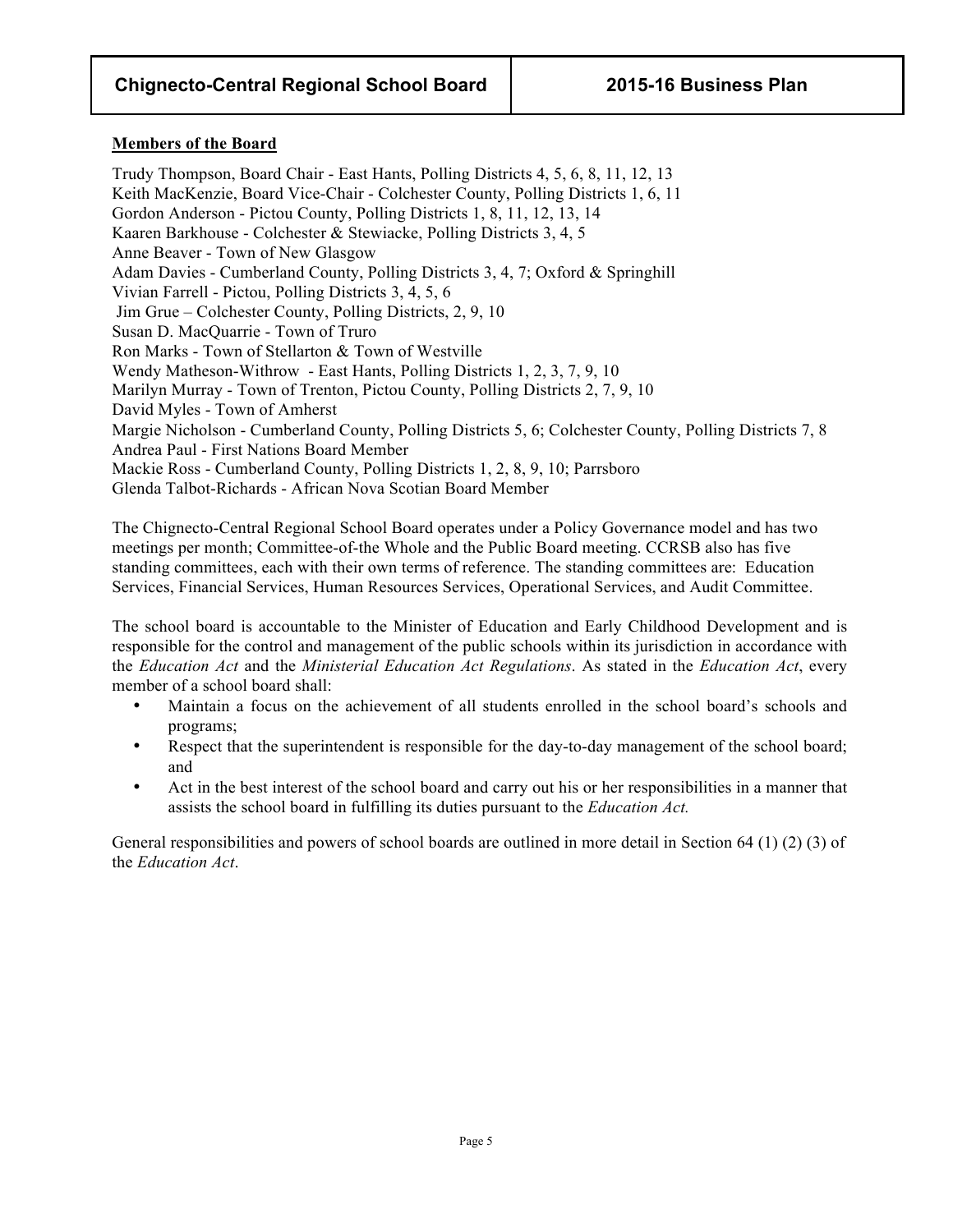### **5.0 PROGRAM AND SERVICE DELIVERY FUNCTIONS**

#### **BOARD LEADERSHIP AND MANAGEMENT SERVICES**

The Superintendent of Schools, with the assistance of the Senior Management Team, is responsible for the overall executive leadership and the day-to-day management of the Board.

Specifically, the Superintendent of Schools and senior staff are responsible for a variety of leadership functions, including:

- Performance of duties of the Superintendent as prescribed under the Education Act and Regulations.
- Provision of information, advice, and counsel to the Regional School Board.
- Liaison with Board members and the Department of Education and early Childhood Development.
- Preparation and maintenance of Board minutes, records, reports, files, and operational documentation.
- Development and implementation of Board Policy.
- Leadership and administration related to system implementation of Board decisions.
- Delegation of duties and assigning responsibilities within the organizational structure and maintaining appropriate accountability and evaluation processes for all operations and services.
- Provision of local area leadership to "Families" of schools.
- Establishment of annual priorities and objectives to address issues of planning, strategic leadership, staff development, risk management, strategic decision-making, and resources management.
- Coordination of effective system communications.
- Coordination of the Regional strategic planning process.

Organizational success is directly related to leadership effectiveness. As the Chignecto-Central Regional School Board strives to realize its mission, achieve established goals, and implement supporting priorities, it is the responsibility of the Superintendent of Schools and the Senior Management Team to articulate the vision and lead the system on its journey toward excellence.

#### **EDUCATION SERVICES**

The Education Services Department is responsible for the primary mandate of the Board and its schools…. the development and delivery of programs and related services that offer students the opportunity to "develop their potential and acquire the knowledge, skills and attitudes needed to contribute to a healthy society and a prosperous and sustainable economy" (Public School Program, 2003- 2004).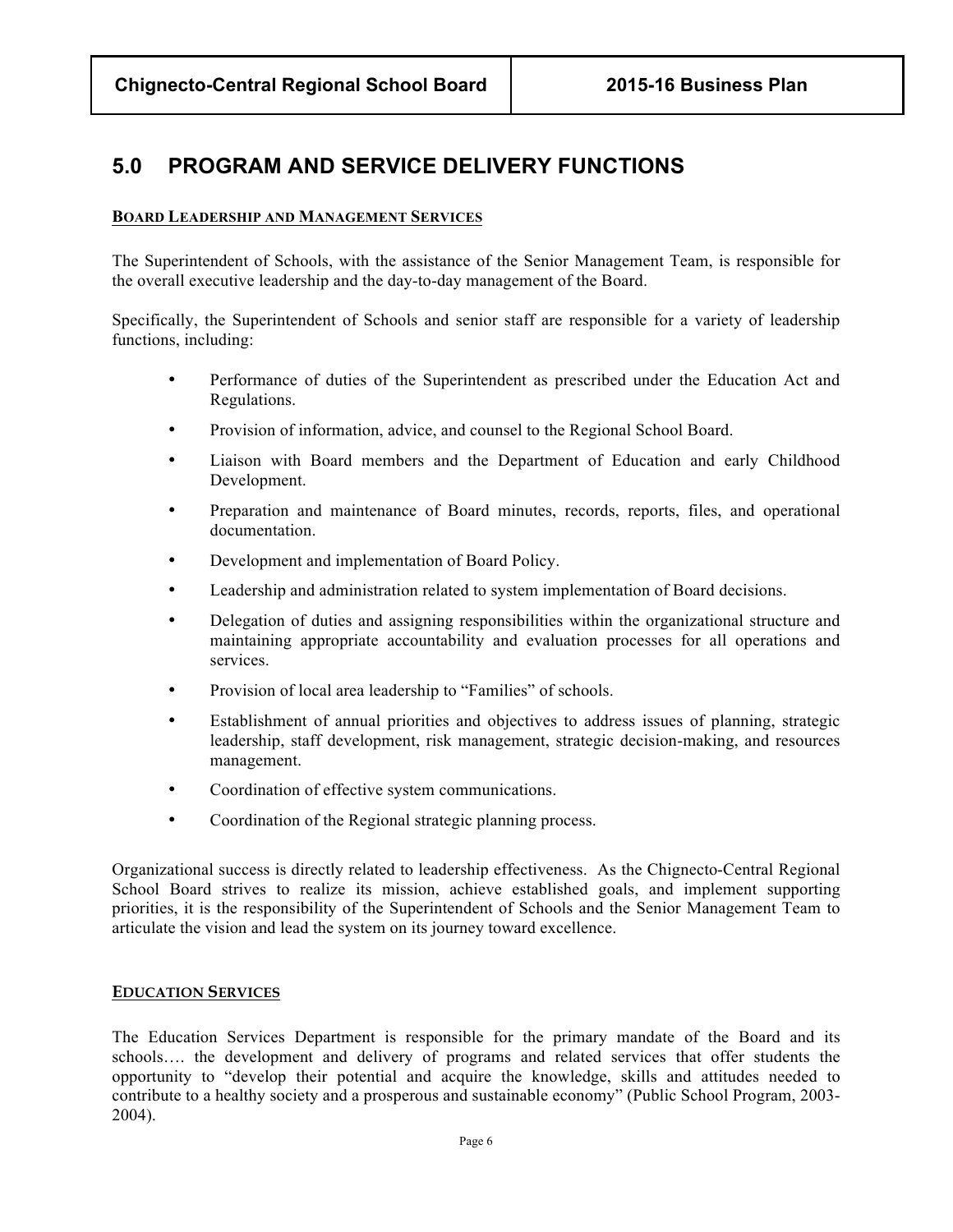### **Chignecto-Central Regional School Board 2015-16 Business Plan**

The Education Services Department is aligned to the Mission, Beliefs, and Goals of the Chignecto-Central Regional School Board. The Education Services Department is committed to maximizing student learning in a safe, supportive, and socially-just environment and will support schools as they continue to establish and adopt Professional Learning Community culture, structures, and practices.

Within the context of a learner-centered philosophy and an inclusive educational environment, the Education Services Department strives to meet the diverse learning needs of all students from elementary to senior high school.

The Education Services Department is responsible for providing leadership and support to Regional and school improvement planning, as well as technology-related support services for all schools and departments within the Region. In addition, its mandate includes the International Student Program.

The main activities of the Education Services Department as they relate to the key educational functions of the Board are:

- Implementation of curricula, programs, and related services (Public School Programs, 2003-2004, Learning Outcomes Framework) for all students (Grades Primary – 12).
- Development and implementation of programs and support services for students with special needs (per the Special Education Policy Manual, 2008.)
- Implementation of French Second Language curricula and programs (Public School Programs 2003-2004 and Policy for French Second Language Programs, 1998).
- Supporting Professional Learning Community culture, philosophy, and practices in all CCRSB schools and departments.
- Development and implementation of curriculum/instructional integration of information technologies.
- Development and implementation of comprehensive guidance and counselling services (Comprehensive Guidance and Counselling Program, 1998).
- Development and implementation of race relations, cross-cultural understanding, human rights initiatives, and support services.
- Development and implementation of school community partnerships.
- Development and implementation of library-learning resources services in support of information literacy opportunities and skill development (Public School Programs, 2003- 04).
- Implementation of student code of conduct policies, procedures, and practices (Nova Scotia Provincial School Code of Conduct Policy, 2015).
- Support of school advisory councils (Nova Scotia School Advisory Council Handbook, 2011.
- Provision of leadership and support to the Student Success Planning Process and preparation of school annual reports.
- Implementation of actions and initiatives from the Nova Scotia's Action Plan for Education The 3 Rs (2015).
- Approval of relevant research and research projects.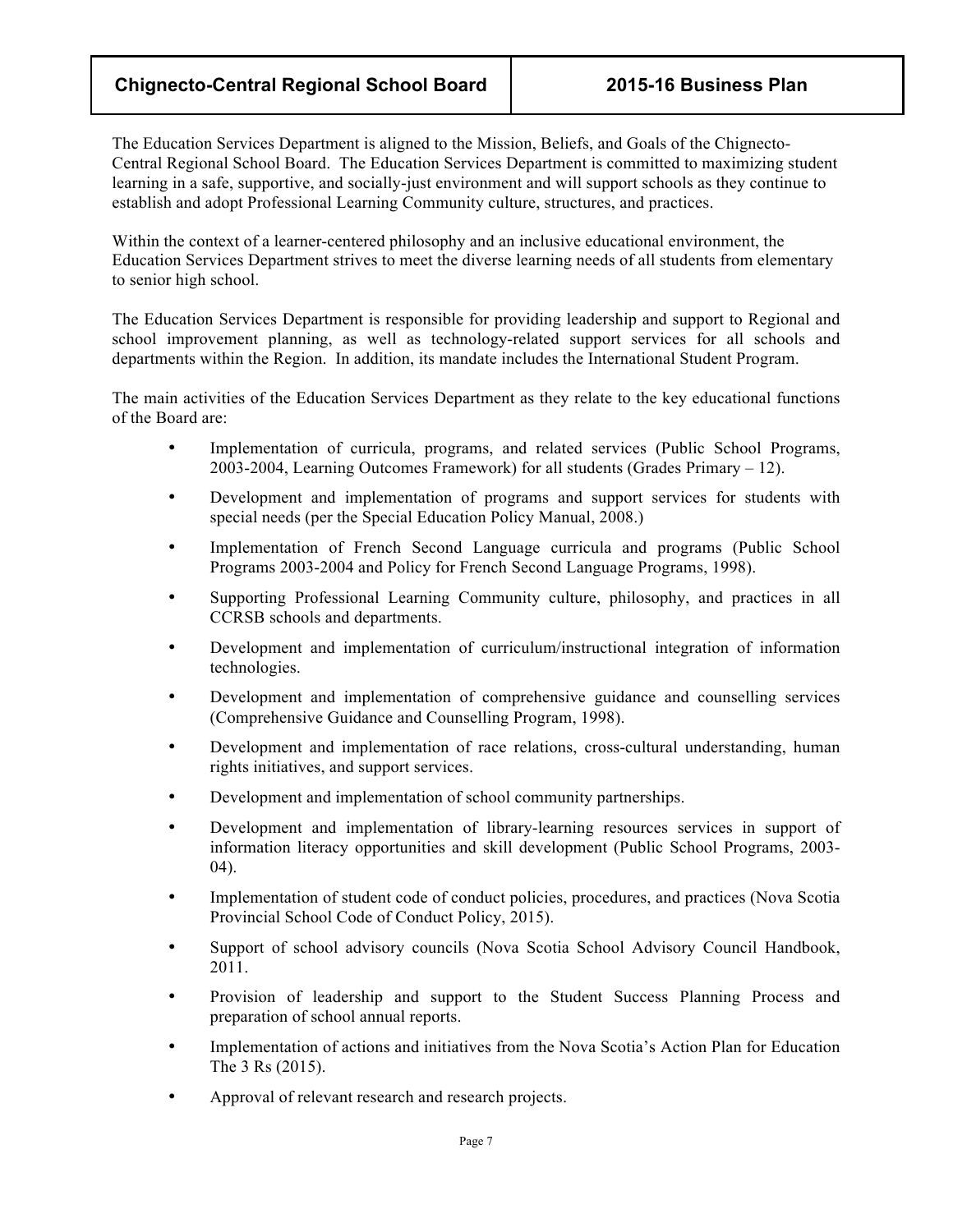- Coordination of technology acquisition, allocation, integration, and maintenance.
- Management of the Information Economy Initiative Extension.
- Compilation of statistics (e.g. enrollment, assessment results) preparation, distribution, and analysis.
- Coordination of international student programming.

The Education Act (2014) defines the roles of teachers, principals, and Board personnel with regard to the public school program. Teachers are responsible for implementing programs and courses as prescribed by the public school program. School principals must ensure that the public school program and curricula are implemented in their schools. Education Services Department staff provides the leadership required to fulfill the curriculum and program related duties of the Superintendent.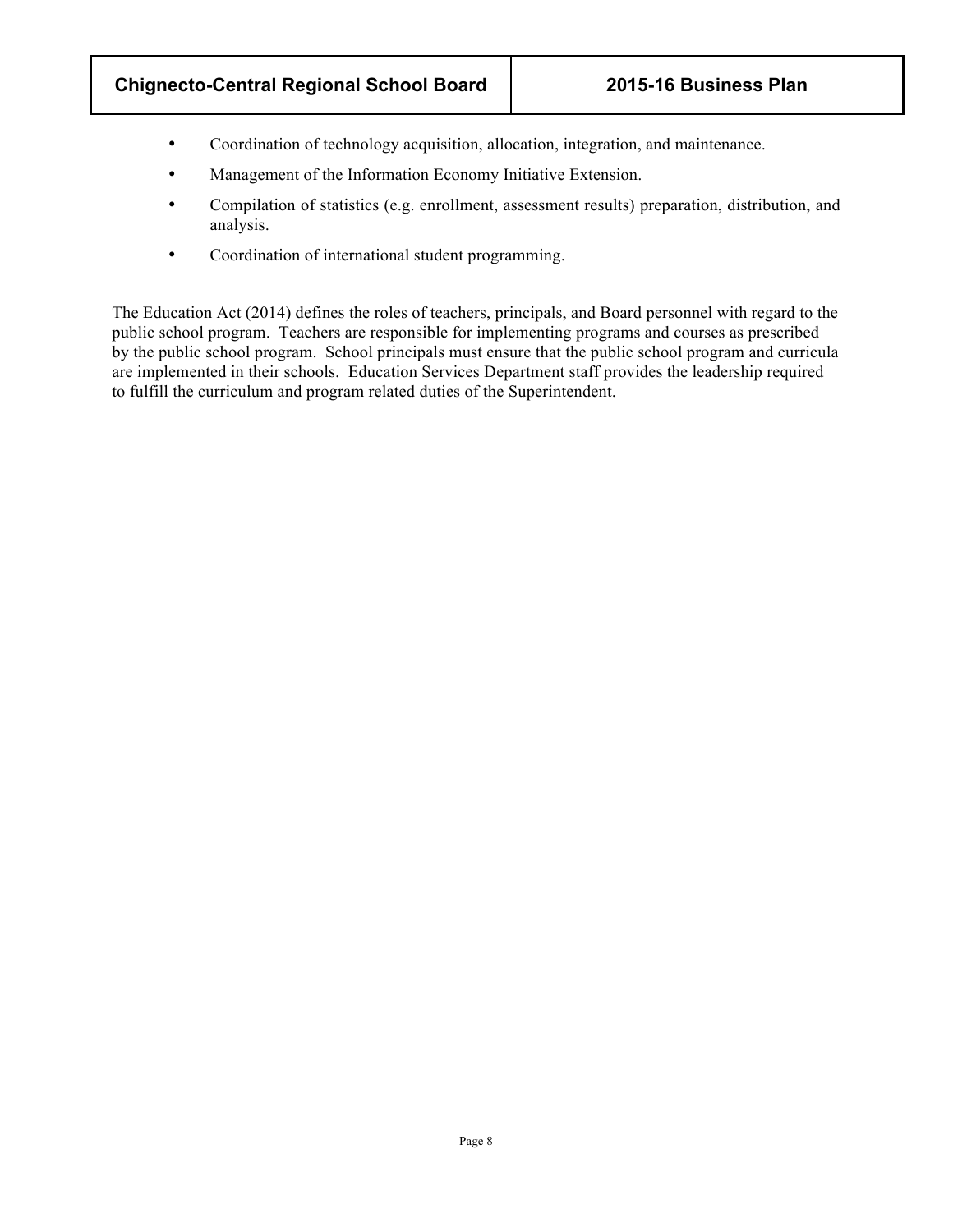### **6.0 OPERATIONS AND SUPPORT FUNCTIONS**

#### **HUMAN RESOURCES SERVICES**

The Human Resources Services Department is responsible for the effective recruitment, provision, and management of staff who support the development of lifelong learners in a positive, safe and socially just learning environment. Administrative tasks related to the human resources of the Board also fall under this Department.

The major functions of the Human Resources Services Department include:

- Recruitment, screening, hiring and retention in order to meet the needs for Nova Scotia Teachers Union (NSTU), Nova Scotia Government Employees Union (NSGEU), Canadian Union of Public Employees (CUPE), and non-union employees.
- Administration of wages and benefits for all employees, including data entry and records preparation, management, and maintenance.
- Continue to expand the implementation of the Professional Growth and Appraisal Program (PGAP)
- Development and implementation of effective retention and recognition structures.
- Development, implementation, and administration of a comprehensive employee assistance and support program available to all employees.
- Establishing standards and ensuring employee conduct is effectively addressed using restorative approaches, as appropriate.
- Representation of the Board in collective bargaining and/or negotiation processes related to the Board.
- Administration and interpretation of NSTU (regional and provincial), NSGEU, and CUPE collective agreements as well as our non-union employee working guidelines.
- Representation of the Board on all labour relations matters including, but not limited to, Board and union meetings, union queries and concerns, grievances, and arbitrations.
- Increasing the provision of human resources communications, services, and records management through web-based technology.
- As appropriate, effectively advocating on behalf of the Board to various external stakeholders with respect to human resource issues impacting the Board.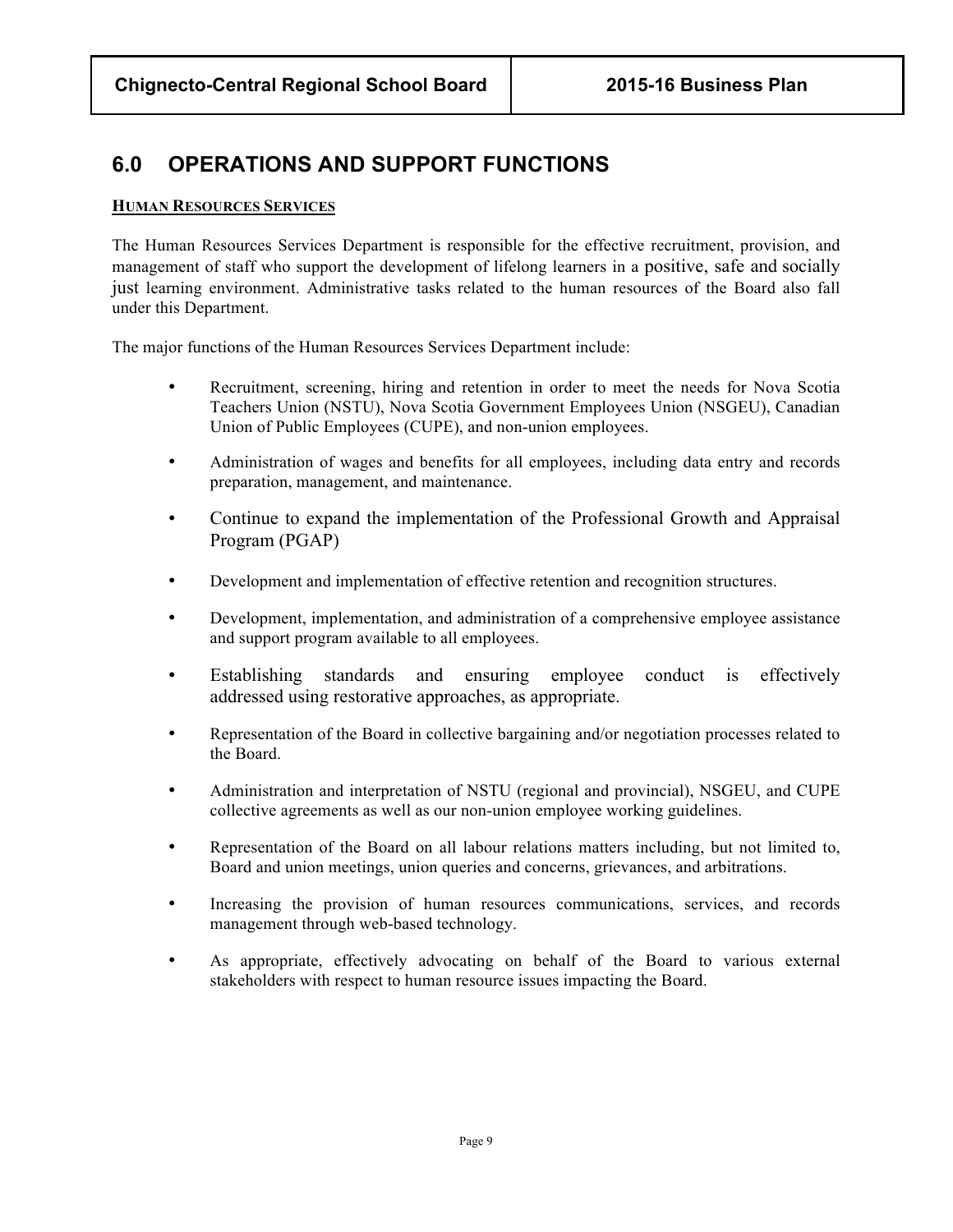#### **OPERATIONAL SERVICES**

The Operational Services Department supports a safe and healthy student centered learning environment through its three divisions; Property Services, Health and Safety, and Student Transportation.

The Property Services Division is responsible for the operation of efficient, safe, and healthy facilities and grounds for students, staff, and the community. The major functions of the Property Services Division include:

- Coordination of daily custodial cleaning of facilities to ensure healthy and safe building environments.
- Planning of routine, preventative, and responsive maintenance related to facilities and grounds.
- Administration of capital planning and construction projects aimed at promoting building longevity through renovation, repair, and expansion of our facilities.
- Management of major multi-year "Addition and Alteration" Projects on behalf of the Department of Education.

The Health and Safety Division assists in the provision of a safe, secure, and healthy working/learning environment. The major functions of this division include:

- Leading the collective efforts of all staff in creating and maintaining clean, safe buildings, grounds, and vehicles.
- Supporting schools in the development of appropriate health, safety, and security practices, policies, and procedures.

The Transportation Division is responsible for the provision of a safe and reliable student transportation system. The major functions of this division include:

- Development and Coordination of transportation routes and schedules for safe, daily transportation of students to and from school, including appropriate arrangements for students with special needs based on provincial transportation requirements.
- Oversight of the provision of contracted student conveyance services.
- Administration of routine bus service and maintenance according to all provincial motor vehicle carrier requirements.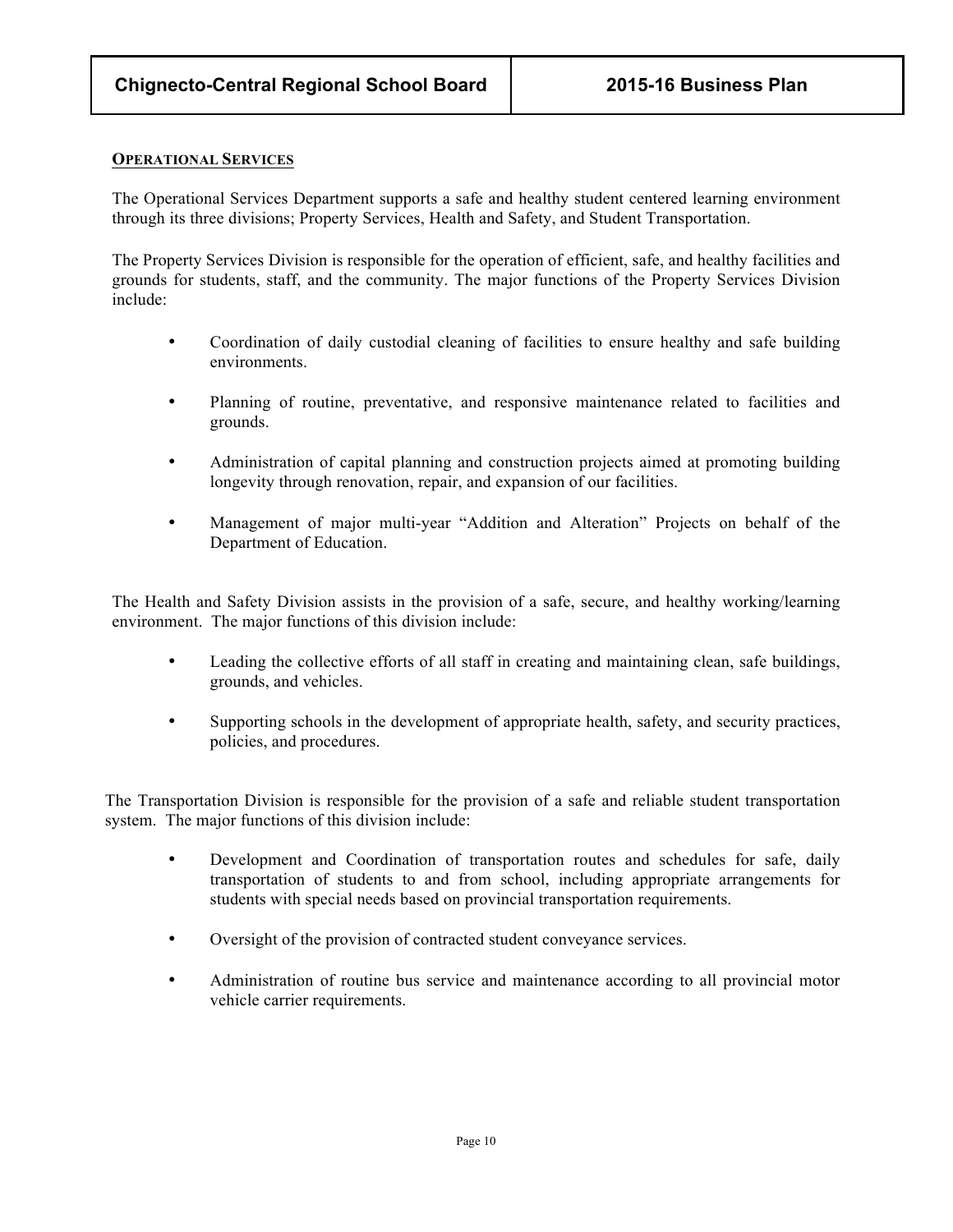#### **Financial Services**

The Financial Services Department provides leadership and support to the Board's Mission and Goals through the planned and prudent management of financial resources.

The Financial Services Department is responsible for providing essential support services in the areas of fiscal planning, budgeting, and financial management.

The major functions of the Financial Services Department include:

- Provision of leadership in financial planning, investment, and budgeting.
- Preparation of all financial reporting and forecasting, including continual monitoring of revenues and expenditures.
- Coordination and preparation of the annual budget.
- Coordination of the annual audit of the Board's financial records and internal control systems.
- Provision of general accounting services.
- Administration of the Board's policy and procedures for procurement.
- Administration of purchasing, accounts payable, revenue management, cash collection functions, accounts receivable, school financial management audit services, and payroll services.
- Provision of financial advice to the Board and its service areas.
- Co-ordination of risk management activities.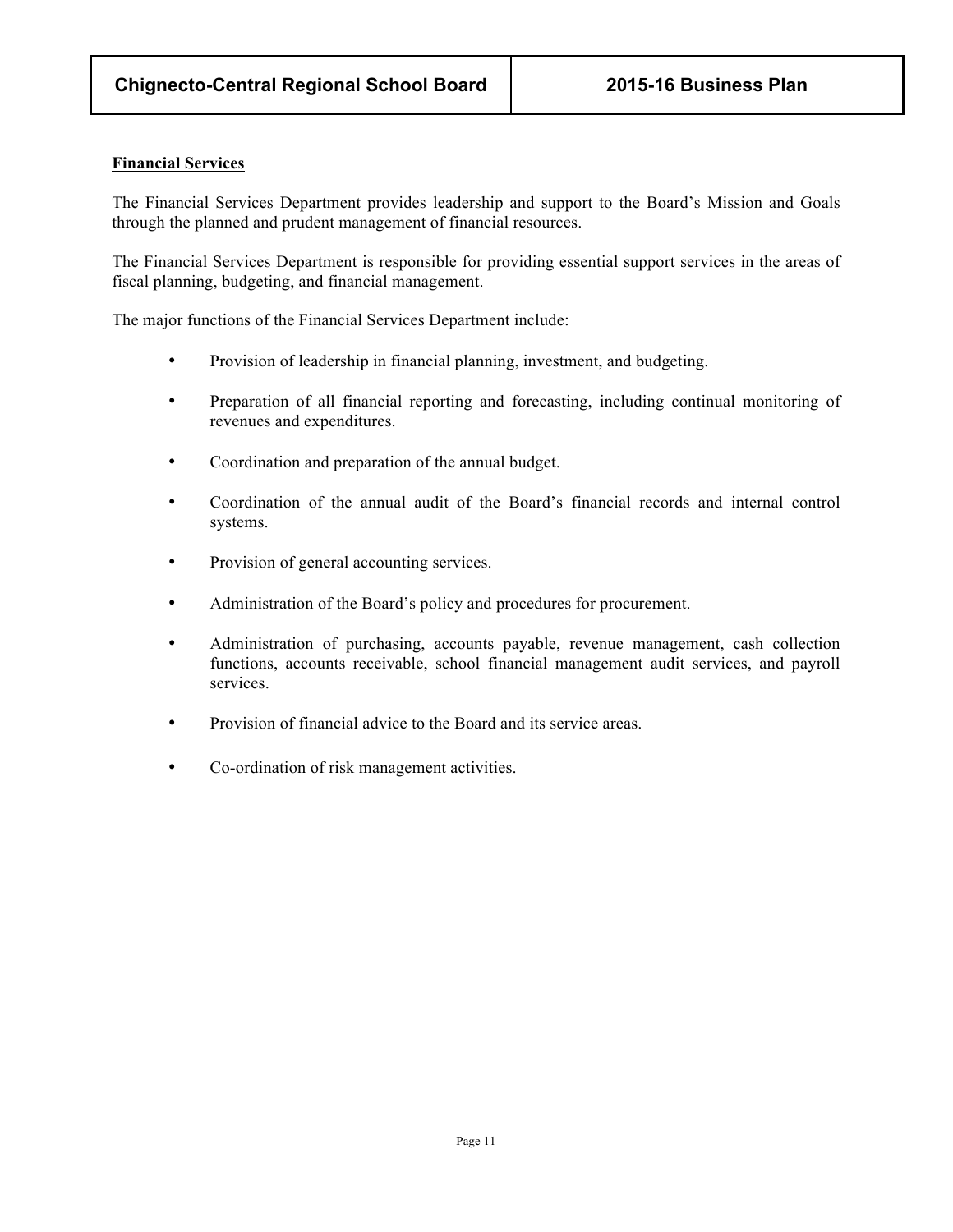# **7.0 ANNUAL REPORT OF ACHIEVEMENTS FOR 2014-15**

| Goal 1: Increase student learning.                                                                                                                                                                                                                                                              |                                                                                                                                                                                                                                                                                                                                                                                                                                                                                                                                                                                                                                                                         |  |  |
|-------------------------------------------------------------------------------------------------------------------------------------------------------------------------------------------------------------------------------------------------------------------------------------------------|-------------------------------------------------------------------------------------------------------------------------------------------------------------------------------------------------------------------------------------------------------------------------------------------------------------------------------------------------------------------------------------------------------------------------------------------------------------------------------------------------------------------------------------------------------------------------------------------------------------------------------------------------------------------------|--|--|
| <b>Priorities:</b><br>Implement the new Nova Scotia<br>mathematics curriculum in grades<br>4-6, Mathematics 11,<br>Mathematics At Work 11 and<br>Pre-Calculus 11.                                                                                                                               | <b>Results:</b><br>Nova Scotia Mathematics curriculum was implemented in grades 4-6,<br>$\bullet$<br>Mathematics 11, Mathematics at Work 11 and Pre-Calculus 11.<br>Grades 4-6 teachers completed 3 days of PD.<br>$\bullet$<br>Math 11, Math at Work 11 and Pre-Calculus 11 teachers received 2<br>$\bullet$<br>days of PD.<br>Grade 4-6 Immersion teachers also received one day of targeted PD<br>$\bullet$<br>from DEECD personnel.<br>CCRSB Mathematics Mentors participated in the PD sessions above.<br>Program Support Teachers also received one day of PD related to the<br>Mathematics curriculum implementation.                                            |  |  |
| <b>Priorities:</b><br>Expand the CCRSB<br>Comprehensive Early Literacy<br>Support Framework to include<br>eight Reading Recovery Sites and<br>to address the needs of students<br>entering Grade 4 who require<br>additional time and support in<br>order to reach grade level<br>expectations. | <b>Results:</b><br>Eight Reading Recovery sites were established in CCRSB at the<br>$\bullet$<br>following Schools: G.R. Saunders, Pictou Elementary, Oxford<br>Regional Education Centre, West Highlands Elementary, Cobequid<br>Consolidated, Tatamagouche Elementary, Brookfield Elementary, and<br>Shubenacadie Elementary.<br>The CCRSB Early Literacy Framework was expanded to address the<br>$\bullet$<br>needs of students entering Grade 4 who required additional time and<br>support in order to reach grade level expectations.<br>All CCRSB Elementary Schools received teacher resources to provide<br>$\bullet$<br>targeted support for these students. |  |  |
| <b>Priorities:</b><br>Increase the number of CCRSB<br>Bring Your Own Technology<br>(BYOT) pilots to allow students<br>to integrate the use the personally<br>owned digital devices into the<br>learning process, within an<br>environment that supports<br>responsible digital citizenship.     | Results:<br>The number of CCRSB BYOT pilots was increased from 4 to 6 sites to<br>$\bullet$<br>include Cobequid Education Centre and West Pictou Consolidated.                                                                                                                                                                                                                                                                                                                                                                                                                                                                                                          |  |  |
| <b>Priorities:</b><br>Develop and implement a<br><b>CCRSB</b> Instructional Leadership<br>Framework to further support the<br>work of learning communities<br>and ensure effective classroom<br>practices.                                                                                      | <b>Results:</b><br>A draft CCRSB School Leadership Framework has been completed and<br>$\bullet$<br>will be shared and presented in Fall 2015.                                                                                                                                                                                                                                                                                                                                                                                                                                                                                                                          |  |  |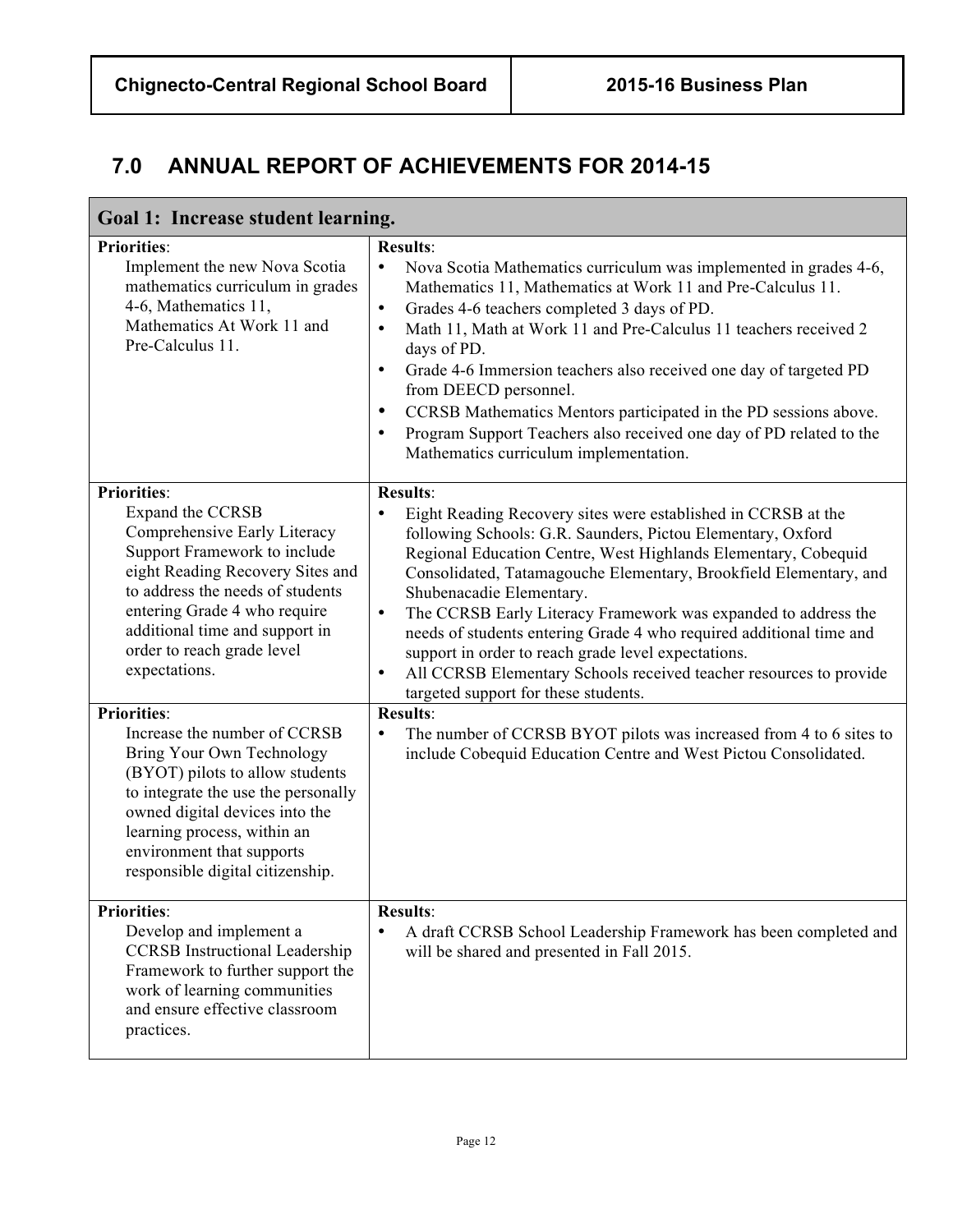| <b>Priorities:</b><br>Increase<br>the<br>number<br>of<br><b>CCRSB</b><br>schools<br>the<br>in<br>Professional<br>Growth<br>and<br>Appraisal Program (PGAP).<br>This<br>supports<br>tool<br>the<br>instructional leaders of the<br><b>CCRSB</b><br>working<br>in<br>collaboratively with teachers<br>to increase teacher efficacy<br>and align with all system<br>approaches to improvement. | <b>Results:</b><br>The number of schools using PGAP increased from 10 to 23.<br>$\bullet$                                                                                                                                                                                                                                                                                               |
|---------------------------------------------------------------------------------------------------------------------------------------------------------------------------------------------------------------------------------------------------------------------------------------------------------------------------------------------------------------------------------------------|-----------------------------------------------------------------------------------------------------------------------------------------------------------------------------------------------------------------------------------------------------------------------------------------------------------------------------------------------------------------------------------------|
| <b>Priorities:</b><br>Establish an Early Years Centre<br>in CCRSB.                                                                                                                                                                                                                                                                                                                          | <b>Results:</b><br>With the opening of West Highlands in March 2015, planning and<br>$\bullet$<br>hiring for the Early Years Centre was completed. The West Highlands<br>early Years Centre will be fully operational in September 2015.                                                                                                                                                |
|                                                                                                                                                                                                                                                                                                                                                                                             | Goal 2: Create positive, safe, and socially just learning environment.                                                                                                                                                                                                                                                                                                                  |
| <b>Priorities:</b><br>Initiate and complete student<br>focus groups regarding Social<br>Justice issues in their schools as a<br>follow-up to the 2014 results of<br>the CCRSB student voice thought<br>stream initiative.                                                                                                                                                                   | <b>Results:</b><br>Four student forums, one in each Family of Schools, were initiated and<br>$\bullet$<br>completed regarding social justice and technology issues in schools.<br>Twenty students participated in each forum. A preliminary report was<br>presented to Senior Management and the Education Services<br>Committee. Participating students received a copy of the report. |
| <b>Priorities:</b><br>Increase the number of school<br>counselors in CCRSB elementary<br>schools.                                                                                                                                                                                                                                                                                           | <b>Results:</b><br>5 additional full-time equivalent (FTE) school counselors were<br>$\bullet$<br>distributed to 16 CCRSB schools across all 4 families of schools.                                                                                                                                                                                                                     |
| <b>Priorities:</b><br>Implement an automated<br>telephone dialer system in all<br><b>CCRSB</b> schools to enhance<br>communication with<br>parents/guardians.                                                                                                                                                                                                                               | <b>Results:</b><br>All schools in CCRSB have received training in Alert Solutions, an<br>automated telephone dialer system. CCRSB continues to move toward<br>full implementation.                                                                                                                                                                                                      |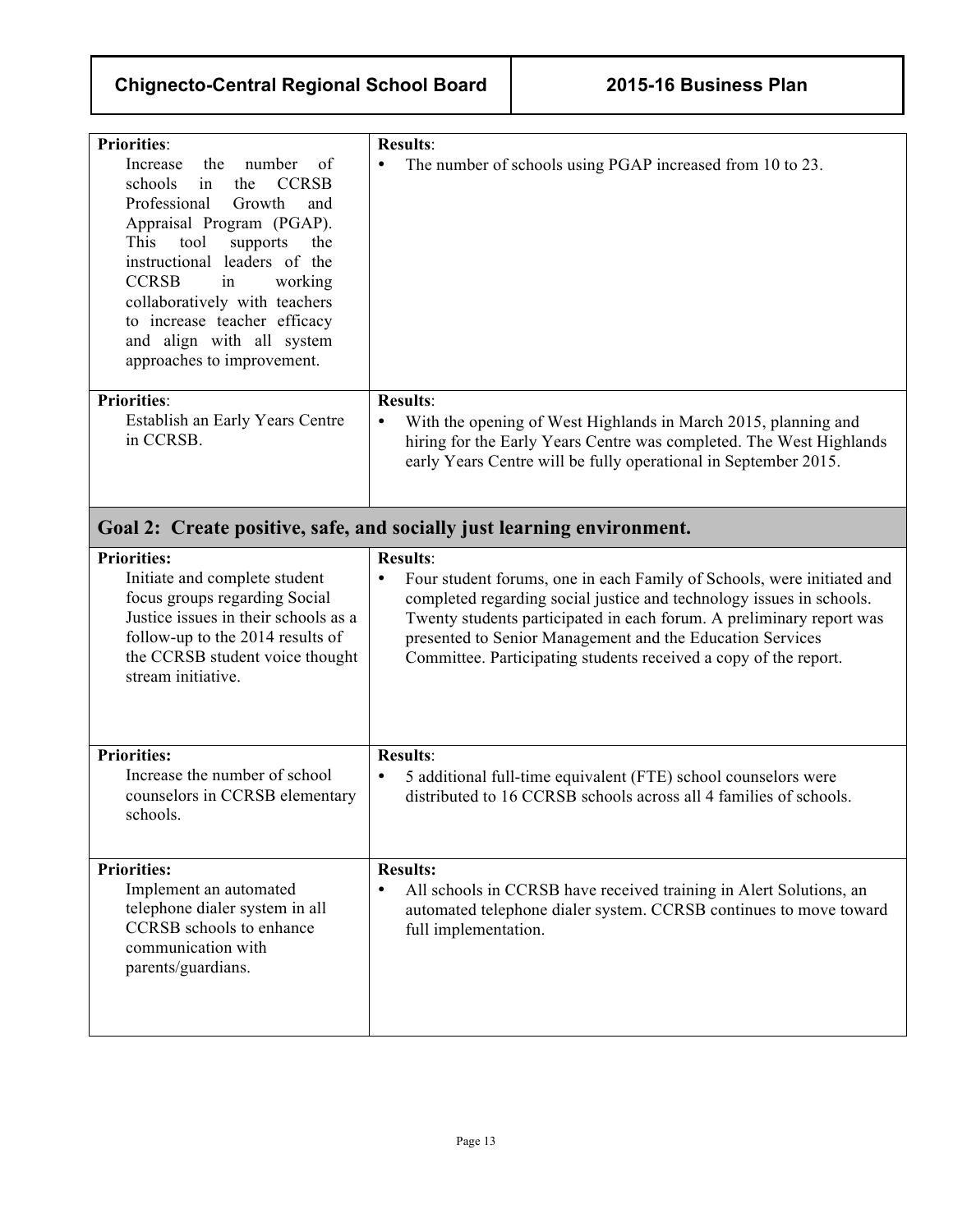# **Chignecto-Central Regional School Board 2015-16 Business Plan**

| <b>Priorities:</b><br>Add family interventionist staff in<br>each family of schools to<br>augment the work of school<br>support teams.                                                       | <b>Results:</b><br>4.0 FTE Family Interventionists were hired to augment the work of<br>$\bullet$<br>school support teams, one in each Family of Schools.                                                                                                                                                                                                                                                                                                                                                                                                                              |
|----------------------------------------------------------------------------------------------------------------------------------------------------------------------------------------------|----------------------------------------------------------------------------------------------------------------------------------------------------------------------------------------------------------------------------------------------------------------------------------------------------------------------------------------------------------------------------------------------------------------------------------------------------------------------------------------------------------------------------------------------------------------------------------------|
|                                                                                                                                                                                              |                                                                                                                                                                                                                                                                                                                                                                                                                                                                                                                                                                                        |
| <b>Priorities:</b><br>Restorative approach training for<br>administrators and teachers will<br>be expanded to include additional<br>school and support to cohort 1<br>schools will continue. | <b>Results:</b><br>Ongoing support in restorative approach was provided to the 20 Cohort<br>1 schools. Restorative Approach training was expanded to include 16<br>Cohort 2 schools. Cohort 2 schools received three days of PD.<br>Education Services Coordinators, Consultants, Family of Schools<br>$\bullet$<br>Supervisors, and Human Resources staff received two days of<br>restorative approach training.<br>Two restorative approach demonstration classrooms were made<br>$\bullet$<br>available to teachers and administrators at the beginning of second<br>semester 2015. |
| <b>Priorities:</b>                                                                                                                                                                           | <b>Results:</b>                                                                                                                                                                                                                                                                                                                                                                                                                                                                                                                                                                        |
| Implement guidelines to support<br>transgendered and gender non-<br>conforming students and adults in<br>CCRSB.                                                                              | CCRSB has completed draft Guidelines for Supervisors re: CCRSB<br>Transgender and Gender Non-Conforming Employees. The Nova<br>Scotia Department of Education and Early Childhood Development has<br>released Guidelines for Transgendered and Gender Non-Conforming<br>Student. CCRSB completed 2 days of professional development for<br>site-based RCH advisors related to these guidelines for students.                                                                                                                                                                           |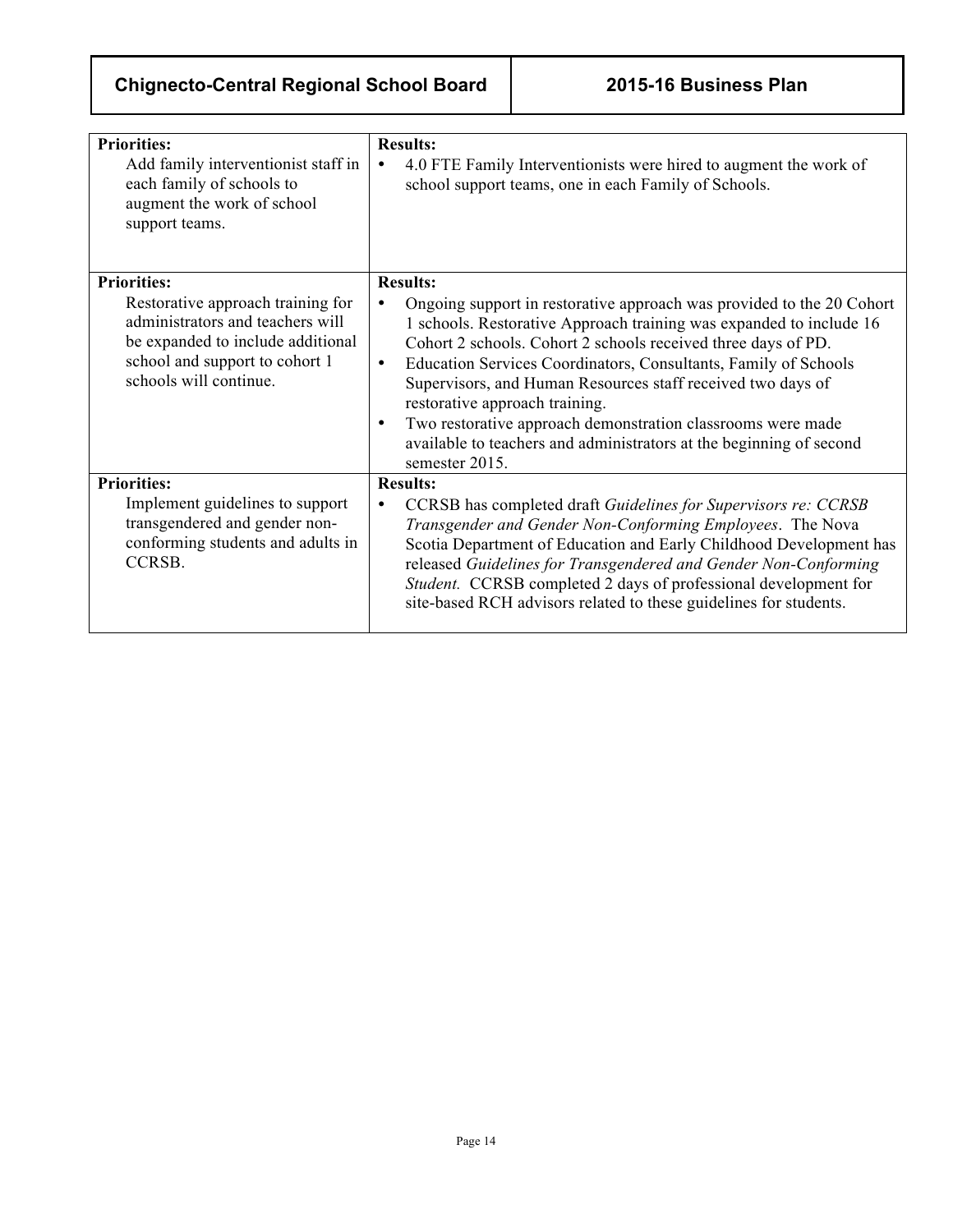### **8.0 GOALS FOR 2015-16**

The Goals of the CCRSB 2015-16 are the two goals created collaboratively by all boards in the province, in partnership with the EECD. These goals align naturally with the previously established goals of the CCRSB Strategic Plan which were to *increase student learning* and *create positive, safe, and socially-just learning environments.*

Goal 1: To improve student achievement.

Goal 2: To strengthen safe and inclusive school environments**.**

# **9.0 PRIORITIES**

### **Goal 1**: **To improve student achievement.**

**Priorities**:

- Implement provincial streamlined curriculum in grades Primary-3, including the integration of educational technology and student assessment.
- Implement the Nova Scotia Mathematics curriculum in grades 7-9 and grade 12.
- Administer an Observation Survey of Early Literacy Achievement to all students at the start of Grade 1.
- Implement provincial homework guidelines.
- Offer early intervention support in math for students in grades P-3.
- The CCRSB Comprehensive Literacy Support Framework will be expanded to include eight new Reading Recovery sites.
- Ensure ongoing systems of support are in place for CCRSB schools related to Student Success Planning, formerly known as Continuous School Improvement (CSI) planning.
- The number of schools using the CCRSB Professional Growth and Appraisal Program (PGAP) will be increased.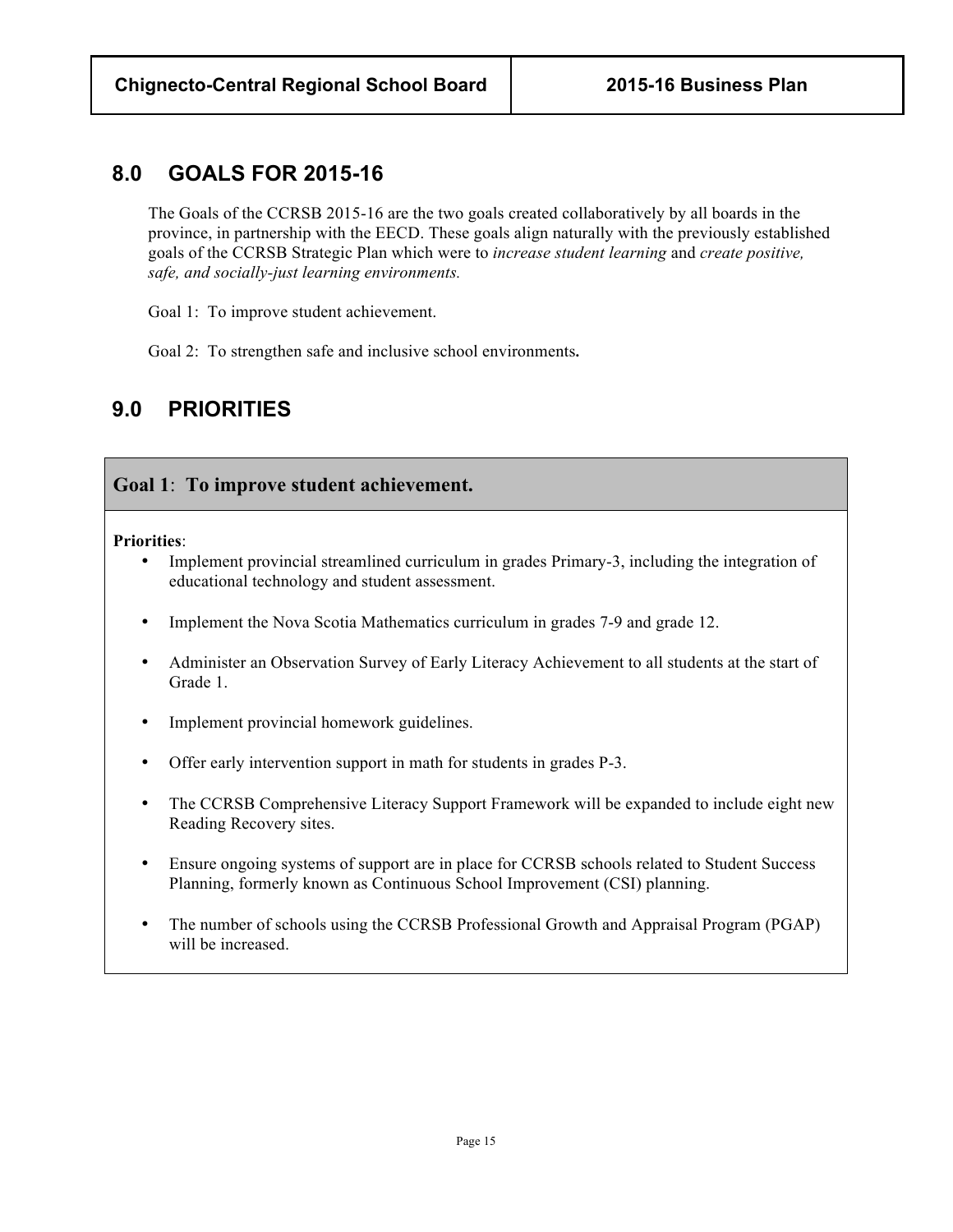### **Goal 2**: **To strengthen safe and inclusive school environments.**

#### **Priorities**:

- Implement the new provincial Code of Conduct.
- Strengthen partnerships with outside agencies.
- Implement provincial guidelines for supporting transgender and gender non-conforming students.
- Monitor student progress on Individual Program Plans (IPPs).
- Implement provincial criteria for placing a student on an IPP.
- RCH-Social Justice learning modules will be accessible by all schools, staff, and departments.
- The results of the Social Emotional Learning survey administered in the 2014-2015 school year to grades 7 and 10 students will be reported, analyzed, and distributed to education services personnel and participating schools.
- Restorative approach training for administrators and teachers will be expanded to include additional schools (Cohort 3). Support for Cohort 1 and 2 schools will continue.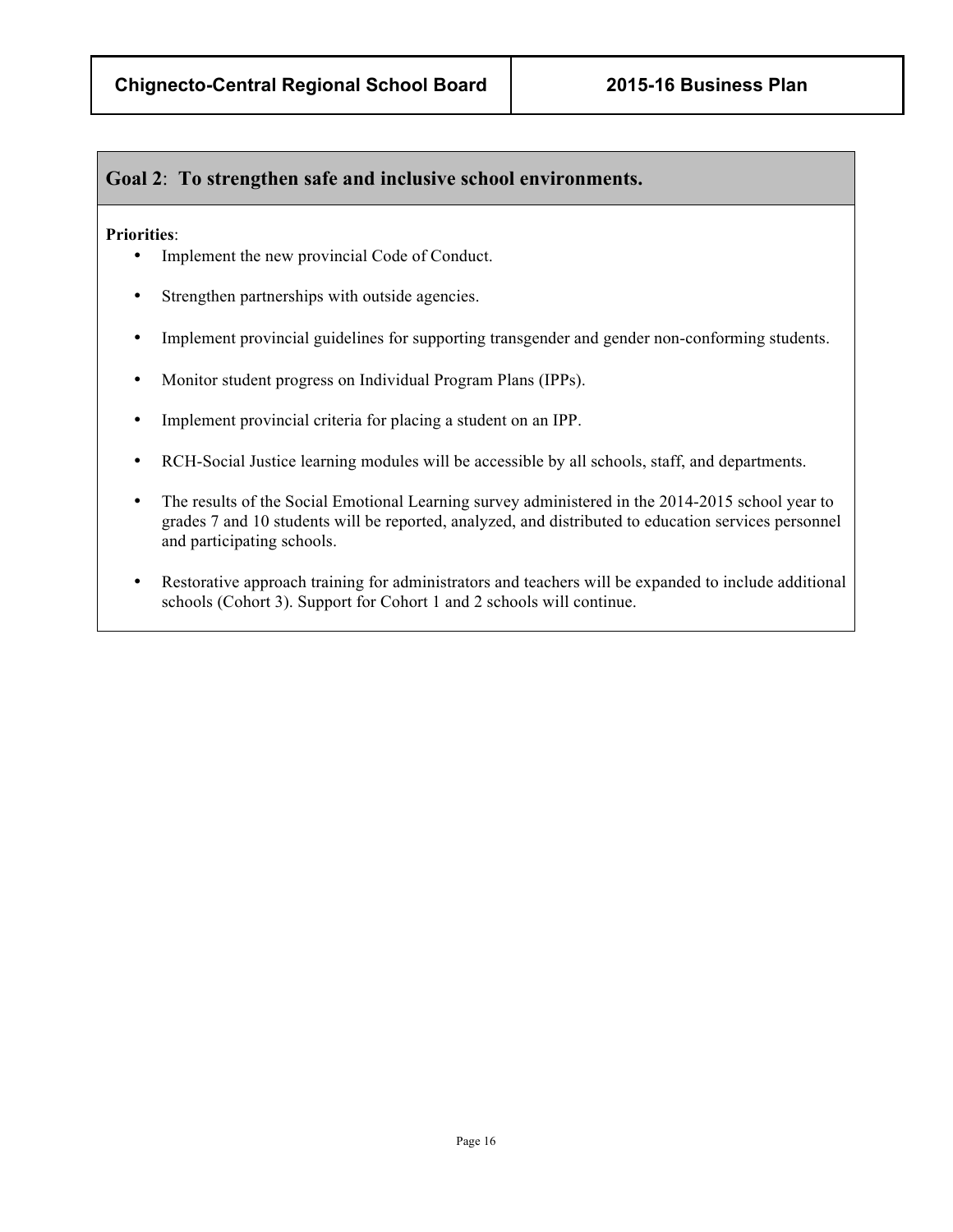## **10.0 PERFORMANCE MEASURES**

### **Goal 1: To improve student achievement.**

| <b>Performance Measure</b>                                                                            | <b>Baseline Data</b><br>and Year                                                                          | <b>Target and</b><br><b>Reporting Year</b> | <b>Trends</b> | Performance |
|-------------------------------------------------------------------------------------------------------|-----------------------------------------------------------------------------------------------------------|--------------------------------------------|---------------|-------------|
| The percentage of students<br>meeting expectations in Grade<br>3 provincial reading<br>assessment     | 2014-15: 70.4%                                                                                            | Increase over<br>baseline by 2017-<br>18   |               | Pending     |
| The percentage of students<br>meeting expectations in Grade<br>3 provincial writing<br>assessment     | $2014 - 15$ :<br>Ideas: 77.1%<br>Organization:<br>62.3%<br>Language<br>Use:66.7%<br>Conventions:<br>54.0% | Increase over<br>baseline by 2017-<br>18   |               | Pending     |
| The percentage of students<br>meeting expectations in Grade<br>4 provincial mathematics<br>assessment | 2014-15: 74.2%                                                                                            | Increase over<br>baseline by 2017-<br>18   |               | Pending     |
| The percentage of students<br>meeting expectations in Grade<br>6 provincial mathematics<br>assessment | 2014-15: 68.8%                                                                                            | Increase over<br>baseline by 2017-<br>18   |               | Pending     |
| The percentage of students<br>meeting expectations in Grade<br>6 provincial reading<br>assessment     | 2014-15: 73.9%                                                                                            | Increase over<br>baseline by 2017-<br>18   |               | Pending     |
| The percentage of students<br>meeting expectations in Grade<br>6 provincial writing<br>assessment     | $2014 - 15$ :<br>Ideas: 76.1%<br>Organization:<br>60.7%<br>Language<br>Use:65.8%<br>Conventions:<br>57.7% | Increase over<br>baseline by 2017-<br>18   |               | Pending     |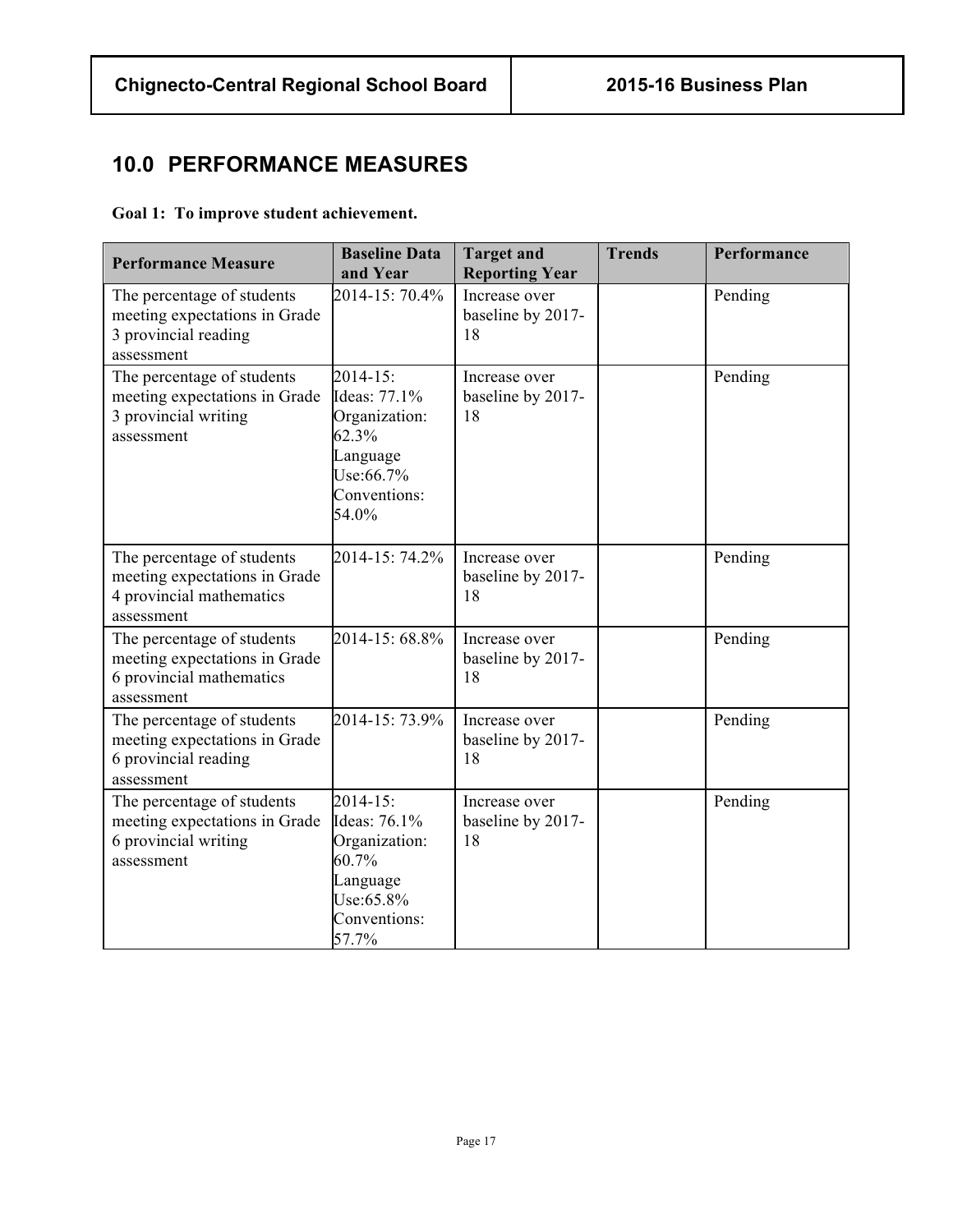|  |  |  |  | Goal 2: To strengthen safe and inclusive school environments. |
|--|--|--|--|---------------------------------------------------------------|
|--|--|--|--|---------------------------------------------------------------|

| <b>Performance Measure</b>                                                      | <b>Baseline Data</b><br>and Year | <b>Target and</b><br><b>Reporting Year</b> | <b>Trends</b> | <b>Performance</b> |
|---------------------------------------------------------------------------------|----------------------------------|--------------------------------------------|---------------|--------------------|
| Develop common survey<br>measures for the 2016-2017<br>business planning cycle. | $\rm N/A$                        | N/A                                        |               |                    |
| Establish baseline measures<br>from CCRSB grade 7 and 10<br>SEL survey.         | Not yet available Increase from  | baseline 2017-<br>2018                     |               | Pending            |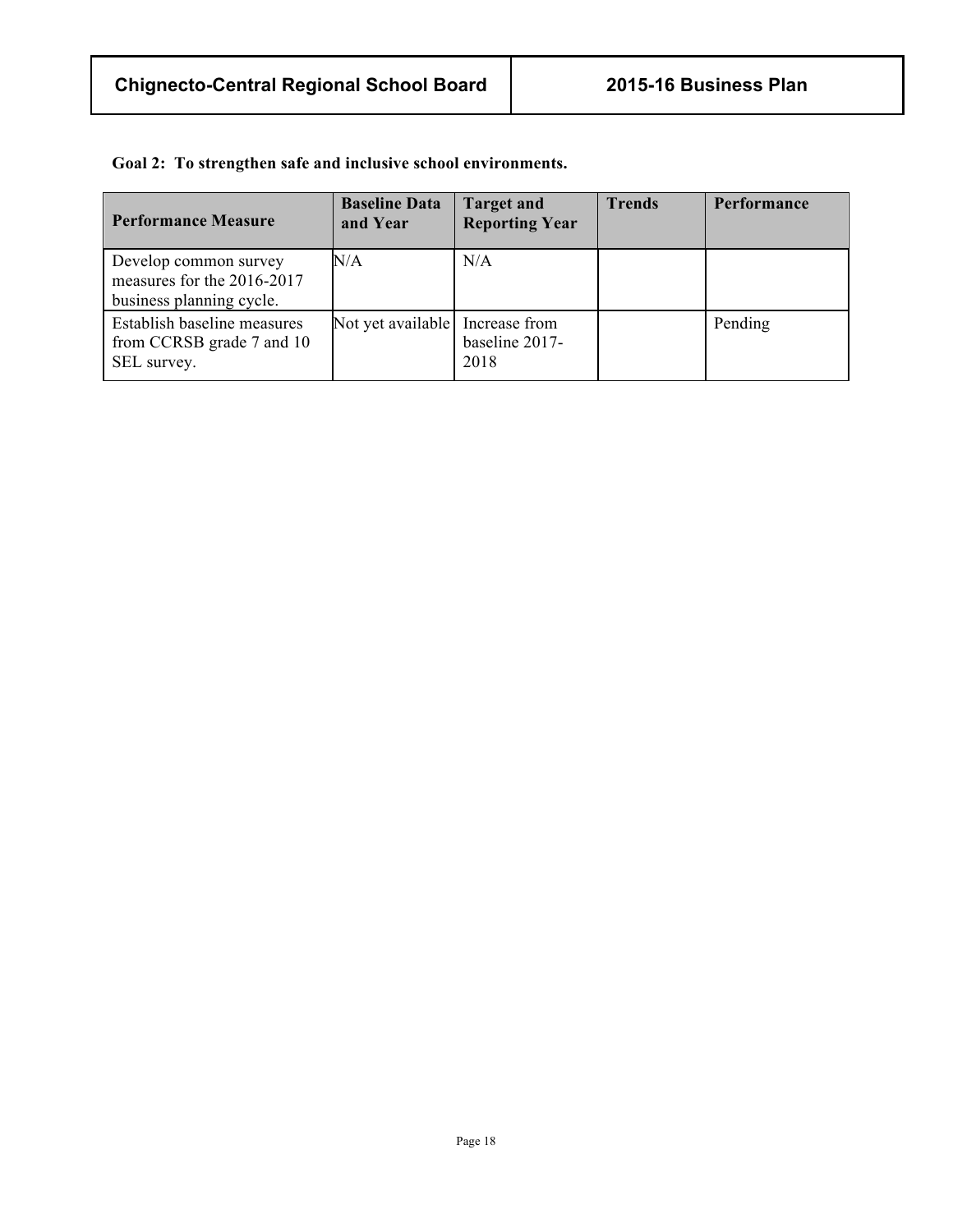# **11.0 FINANCE AND OPERATIONS**

| <b>Key Financial Indicators</b>              |                |                       |                |  |
|----------------------------------------------|----------------|-----------------------|----------------|--|
|                                              | 2013-14 Actual | <b>2014-15 Actual</b> | 2015-16 Budget |  |
| <b>Revenue</b>                               |                |                       |                |  |
| Province of Nova Scotia                      | 158,147,685    | 164,662,007           | 161,828,988    |  |
| Government of Canada                         | 438,331        | 331,283               | 317,235        |  |
| <b>Municipal Contributions</b>               | 26,822,810     | 27,721,313            | 28,574,000     |  |
| <b>Other Revenues</b>                        | 11,523,971     | 12,122,117            | 11,714,000     |  |
| <b>Total Revenue</b>                         | 196,932,797    | 204,836,720           | 202,434,223    |  |
|                                              |                |                       |                |  |
| Capital Revenue Recognition                  |                |                       |                |  |
| <b>Transfer from Reserve</b>                 |                |                       |                |  |
|                                              |                |                       |                |  |
| <b>Expenditures</b>                          |                |                       |                |  |
| Board governance                             | 373,730        | 390,086               | 398,173        |  |
| Regional management                          | 4,884,135      | 4,981,526             | 5,103,420      |  |
| School management & support                  | 24,361,526     | 26,510,441            | 24,442,509     |  |
| Instructional & school services              | 100,425,940    | 103,466,581           | 103,264,200    |  |
| Student support                              | 27,923,932     | 29,392,749            | 30,529,722     |  |
| Adult & community education                  |                |                       |                |  |
| Property services                            | 23,956,248     | 24,552,754            | 23,480,738     |  |
| Student transportation                       | 12,630,881     | 12,911,682            | 12,767,462     |  |
| Other programs                               | 2,124,423      | 2,364,891             | 2,212,397      |  |
| Interest expense                             |                |                       |                |  |
| Tangible capital asset amortization          | 244,176        | 247,134               | 235,602        |  |
| <b>Total Expenditures</b>                    | 196,924,991    | 204,817,844           | 202,434,223    |  |
| <b>Transfer to Reserve</b>                   |                |                       |                |  |
|                                              |                |                       |                |  |
| <b>Annual Operating Surplus (Deficit)</b>    | 7,806          | 18,876                |                |  |
| <b>Opening Accumulated Surplus (Deficit)</b> | 10,422,500     | 10,430,306            | 10,449,182     |  |
| <b>Closing Accumulated Surplus (Deficit)</b> | 10,430,306     | 10,449,182            | 10,449,182     |  |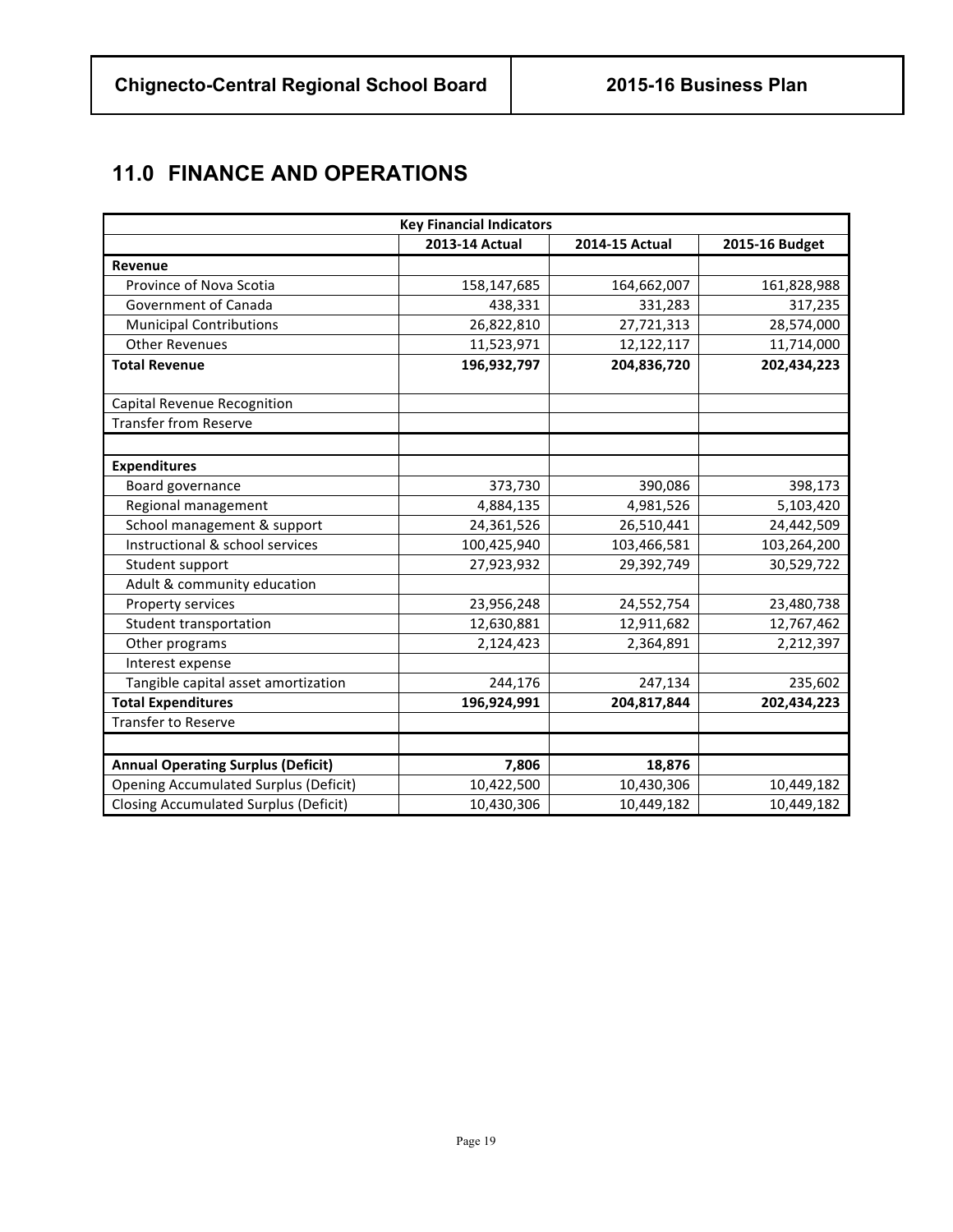### **APPENDICES**

**1.0 School Board Organization Structure**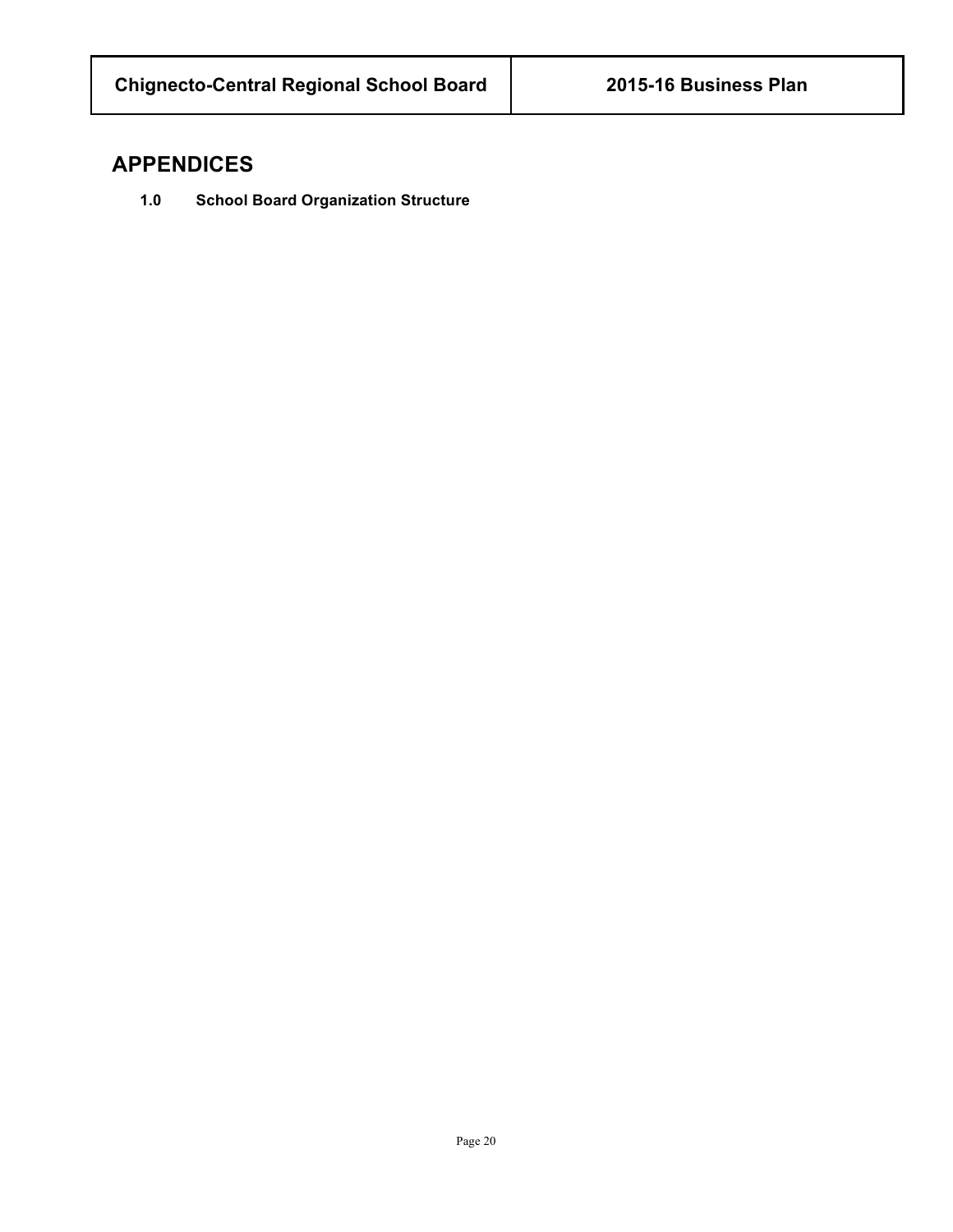### **2.0 Key Facts**

| <b>Key Fact Category</b>                      | September 30, 2013 | September 30, 2014 |
|-----------------------------------------------|--------------------|--------------------|
| <b>Students</b>                               |                    |                    |
| <b>Total Number of Students</b>               | 20,423             | 20,068             |
| Average Class Size P-2                        | 20                 | 18                 |
| Average Class Size 3-6                        | 24                 | 24                 |
| Average Class Size 7-9                        | 23                 | 23                 |
| Average Class Size 10-12                      | 25                 | 25                 |
| <b>Total Number of Classes &amp; Sections</b> |                    |                    |
| <b>Teachers</b>                               |                    |                    |
| <b>Instruction FTEs</b>                       | 1136.83            | 1131.34            |
| <b>Administrative FTEs</b>                    | 94.70              | 87.13              |
| <b>Resource FTEs</b>                          | 110.85             | 111.52             |
| <b>Student Support FTEs</b>                   | 77.52              | 106.39             |
| <b>Program Support FTEs</b>                   | 16.0               | 18.0               |
| <b>School Support Staff</b>                   |                    |                    |
| <b>Education Assistants</b>                   | 1941.0 hrs/day     | 1921.89 hrs/day    |
| Library Technicians                           | 17.3               | 15.4               |
| <b>Student Supervision</b>                    | N/A                | N/A                |
| <b>School Secretaries</b>                     | 77.5               | 74                 |
| <b>Student Support Workers</b>                | 8.0                | 8.0                |
| <b>Board Governance</b>                       |                    |                    |
| <b>School Board Members</b>                   | 17                 | 17                 |
| <b>Board Support Staff FTEs</b>               | 1                  | .70                |
| <b>Regional Administration</b>                |                    |                    |
| <b>Senior Management FTEs</b>                 | 5                  | 5                  |
| <b>Program Management FTEs</b>                | 8                  | 8                  |
| <b>Operational Management FTEs</b>            | 14                 | 17                 |
| <b>Administration Support FTEs</b>            | 19.7               | 19.0               |
| Secretarial/Clerical FTEs                     | 21.5               | 21                 |
| <b>Technology</b>                             |                    |                    |
| Students/Instructional Computer               | 1.9                | 1.7                |
| <b>Technical Support FTEs</b>                 | 22                 | 22                 |
| Computers & Devices/Technician                | 624                | 748                |